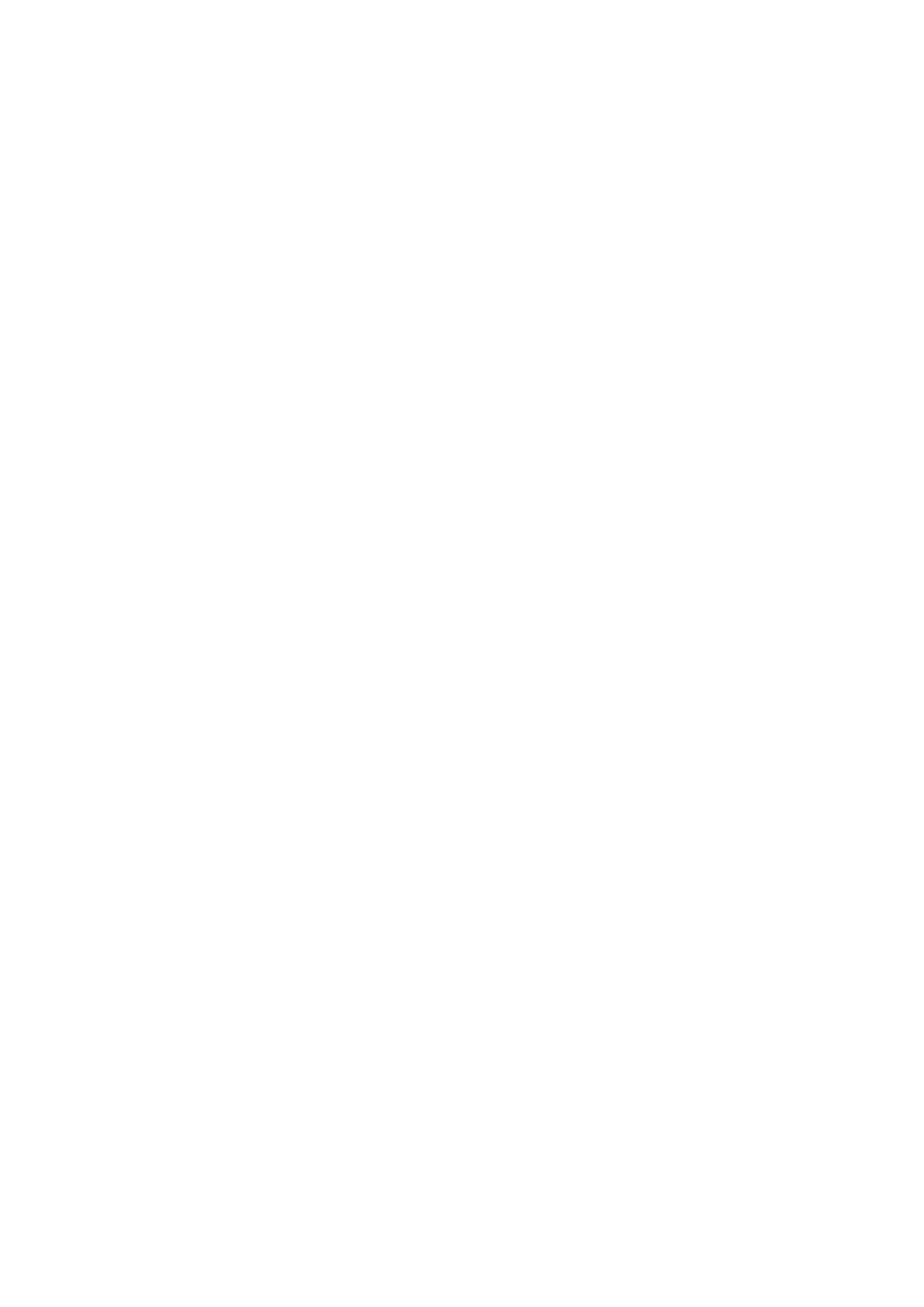## Ninth Additional Protocol to the Constitution of the Universal Postal Union

Table of contents

#### Article

| 1. I | (Art. 1 amended)                    | Scope and objectives of the Union                                    |
|------|-------------------------------------|----------------------------------------------------------------------|
| H.   | (Art. 1bis amended) Definitions     |                                                                      |
| III. | (Art. 22 amended) Acts of the Union |                                                                      |
| IV.  |                                     | Coming into operation and duration of the Additional Protocol to the |
|      |                                     | Constitution of the Universal Postal Union                           |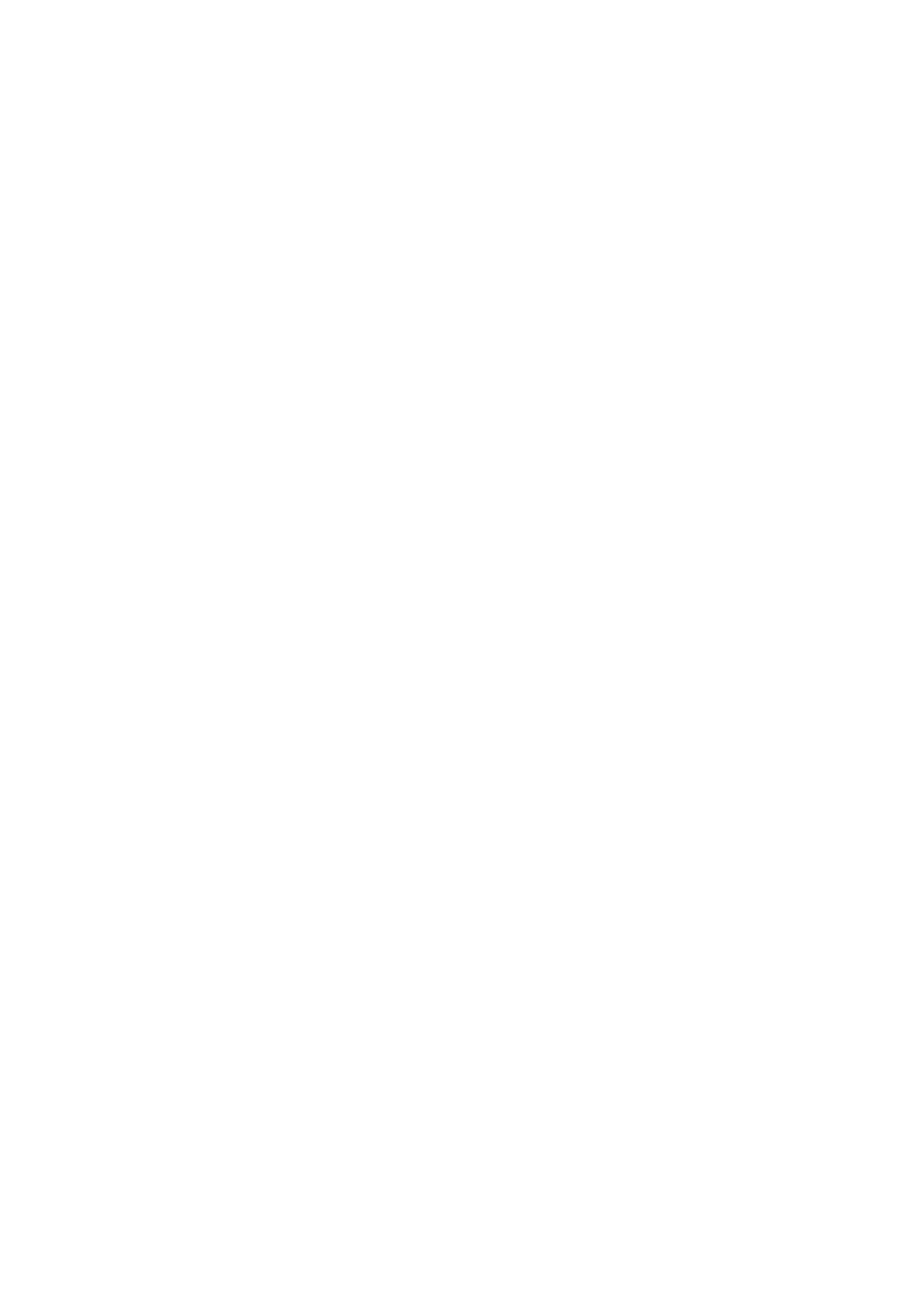### Ninth Additional Protocol to the Constitution of the Universal Postal Union

The plenipotentiaries of the governments of the member countries of the Universal Postal Union, met in Congress at Istanbul, in view of article 30.2 of the Constitution of the Universal Postal Union concluded at Vienna on 10 July 1964, have adopted, subject to ratification, the following amendments to that Constitution.

Article I (Art. 1 amended) Scope and objectives of the Union

1 The countries adopting this Constitution shall comprise, under the title of the Universal Postal Union, a single postal territory for the reciprocal exchange of **postal** items. Freedom of transit shall be guaranteed throughout the entire territory of the Union**, subject to the conditions specified in the Acts of the Union**.

2 The aim of the Union shall be to secure the organization and improvement of the postal services and to promote in this sphere the development of international collaboration.

3 The Union shall take part, as far as possible, in postal technical assistance sought by its member countries.

Article II (Art. 1bis amended) **Definitions** 

1 For the purpose of the Acts of the Universal Postal Union, the following terms shall have the meanings defined below:

- 1.1 Postal service: all **international** postal services whose scope is **determined and regulated by the Acts of the Union**. The main obligations of postal services are to satisfy certain social and economic objectives of member countries, by ensuring the collection**, processing,** transmission and delivery of postal items.
- 1.2 Member country: a country that fulfils the conditions of article 2 of the Constitution.
- 1.3 Single postal territory (one and the same postal territory): the obligation upon the contracting parties to the Acts of the Union to provide for the reciprocal exchange of **postal** items, including freedom of transit, and to treat postal items in transit from other countries like their own postal items, without discrimination**, subject to the conditions specified in the Acts of the Union**.
- 1.4 Freedom of transit: obligation for an intermediate member country to ensure the transport of postal items passed on to it in transit for another member country, providing similar treatment to that given to domestic items**, subject to the conditions specified in the Acts of the Union**.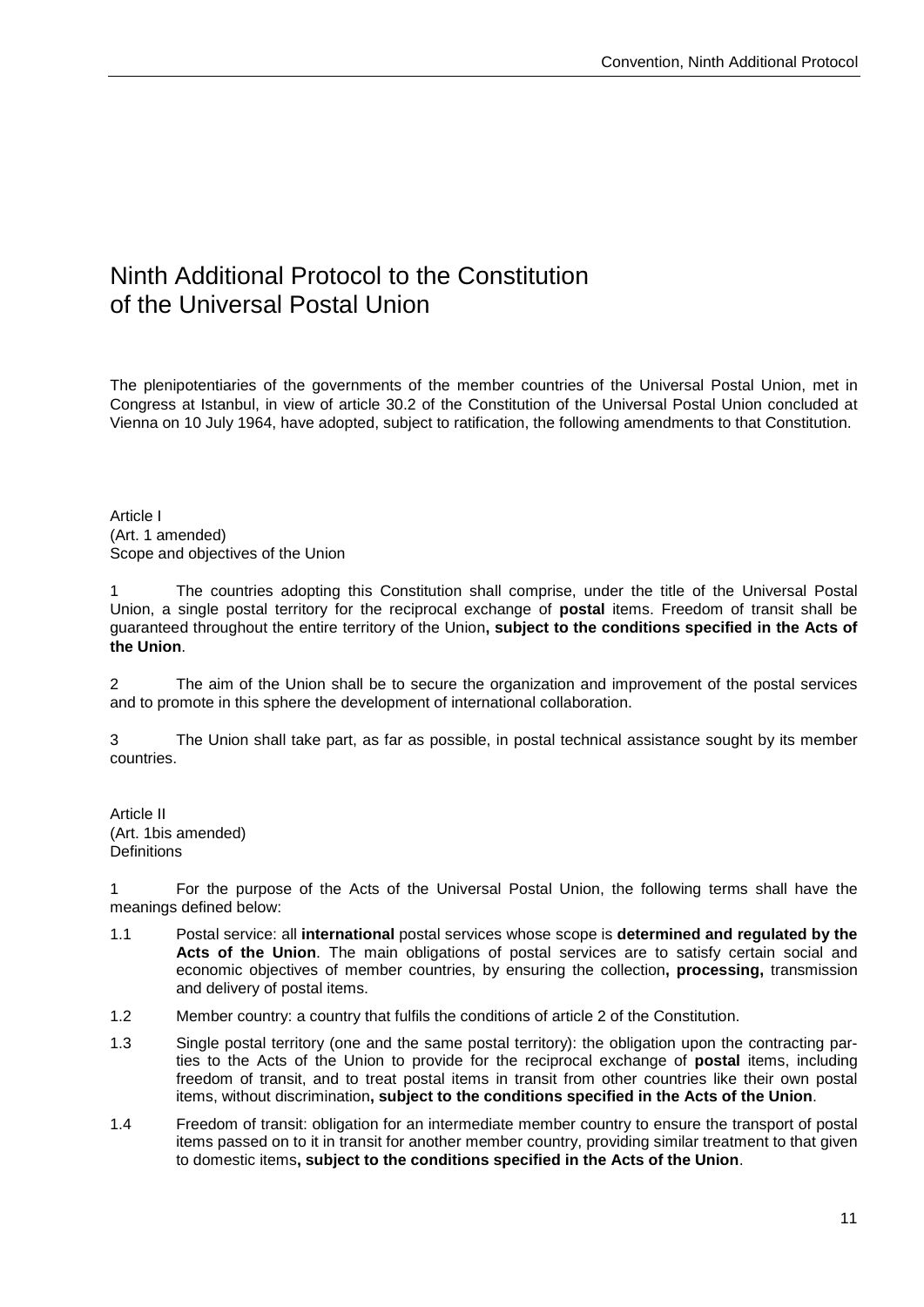1.5 Letter-post item: items described in the Convention.

#### **1.6 (Deleted.)**

- **1.6bis Postal item: generic term referring to anything dispatched by the designated operator of a member country (letter post, parcel post, money orders, etc.), as described in the Universal Postal Convention, the Postal Payment Services Agreement and their respective Regulations.**
- 1.7 Designated operator: any governmental or non-governmental entity officially designated by the member country to operate postal services and to fulfil the related obligations arising out of the Acts of the Union on its territory.
- 1.8 Reservation: an exemption clause whereby a member country purports to exclude or to modify the legal effect of a clause of an Act, other than the Constitution and the General Regulations, in its application to that member country. Any reservation shall be compatible with the object and purpose of Union as defined in the preamble and article 1 of the Constitution. It must be duly justified and approved by the majority required for approval of the Act concerned, and inserted in the Final Protocol thereto.

Article III (Art. 22 amended) Acts of the Union

1 The Constitution shall be the basic Act of the Union. It shall contain the organic rules of the Union and shall not be subject to reservations.

2 The General Regulations shall embody those provisions which ensure the application of the Constitution and the working of the Union. They shall be binding on all member countries and shall not be subject to reservations.

3 The Universal Postal Convention and **its** Regulations shall embody the rules applicable throughout the international postal service and the provisions concerning the letter-post and postal parcels services. These Acts shall be binding on all member countries. Member countries shall ensure that their designated operators fulfil the obligations arising from the Convention and its Regulations.

4 The Agreements of the Union, and their Regulations, shall regulate the services other than those of the letter post and postal parcels between those member countries which are parties to them. They shall be binding on those member countries only. Signatory member countries shall ensure that their designated operators fulfil the obligations arising from the Agreements and their Regulations.

5 The Regulations, which shall contain the rules of application necessary for the implementation of the Convention and of the Agreements, shall be drawn up by the Postal Operations Council, bearing in mind the decisions taken by Congress.

6 The Final Protocols annexed to the Acts of the Union referred to in paragraphs 3, 4 and 5 shall contain the reservations to those Acts.

Article IV

Coming into operation and duration of the Additional Protocol to the Constitution of the Universal Postal Union

1 This Additional Protocol shall come into operation on **1 January 2018** and shall remain in force for an indefinite period.